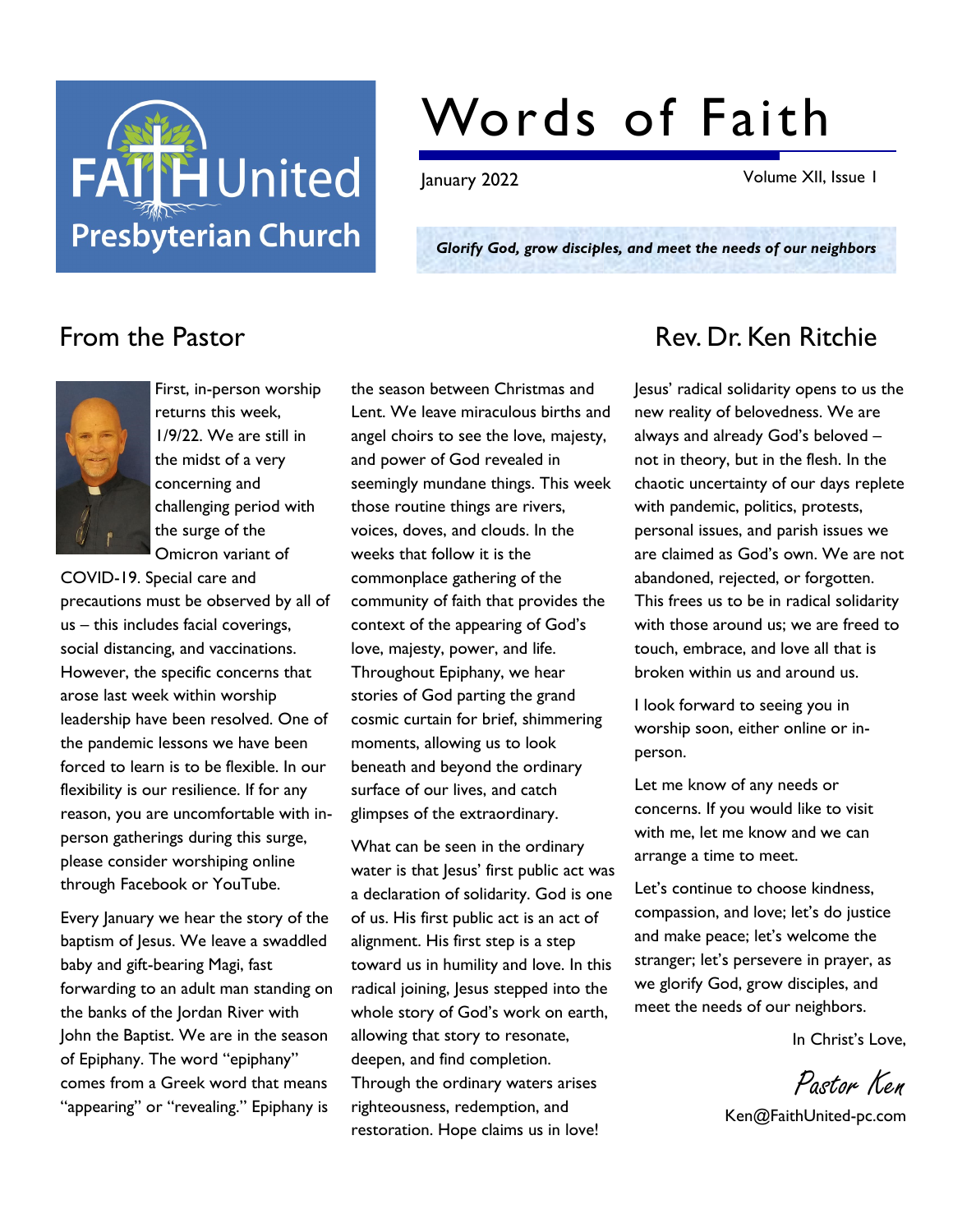## Page 2 Words of Faith

#### **Outreach & Evangelism Contract Contract Contract Contract Contract Contract Contract Contract Contract Contract Contract Contract Contract Contract Contract Contract Contract Contract Contract Contract Contract Contract C**

Christmas time gave us the wonderful opportunity to share our Christmas Joy with others. The Christmas Joy Offering affects the lives of many people outside the walls of our church home. The amounts collected (designated Joy Offering in memo section) during Advent and the Christmas season will be distributed equally to the following:

- PCUSA Board of Pensions for special needs of active and retired clergy
- Developing our Future Leaders at Presbyterian-related schools and colleges equipping communities of color. Presbyterian Church (USA)

Thank you for your donations to the Metrocrest Services Toy Drive and Joy Offering in  $PS$  December.

# building a stronger community together

## opens doors THE PERFECT GIFT

CHRISTMAS JOY<br>SPECIAL OFFERINGS

#### Weekly Bible Study class **Rich Lewis** Rich Lewis

The class is currently led by Rich Lewis. They meet from 9:45 to 10:45 in classroom #4. They will start a new series of lessons on Sunday, January 9: The Other Three Kings: Saul, David and Solomon. The kings were heroic, troubled, principled, and flawed. They will read about and discuss these characteristics and their effects on the Kingdom of Israel.



Next newsletter is February 2022. Deadline for

articles, Friday, January 21.

Contact church office or Brenda Swindle via

email to submit articles.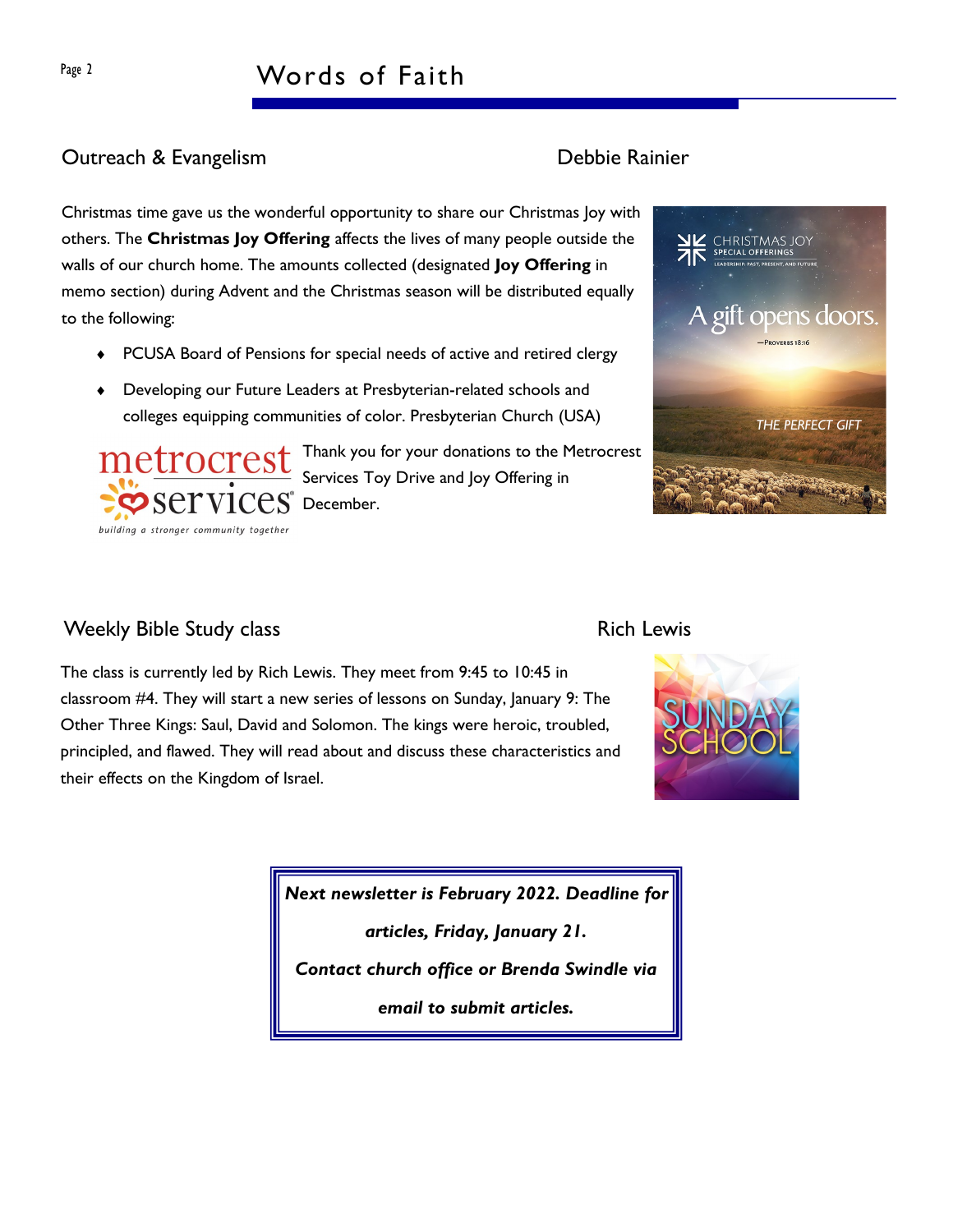#### Happy Birthday!

| January 4              | January 9               | January 22           |  |
|------------------------|-------------------------|----------------------|--|
| Jim Laclede<br>楽       | <b>Dick Nelson</b><br>豢 | <b>Quinn Moser</b>   |  |
| January 6              | January 10              | January 27           |  |
| David Kirchmeyer<br>₩  | Ralph Miller            | <b>Tracy Tiemann</b> |  |
| January 7              | January II              |                      |  |
| Janet Marxer Rodriguez | Doris Rose<br>₩         |                      |  |



#### Homebound or Recovering:

- © Charley Rae Furrh (Terri Russell's cousin)
- © Freddie Simmons

#### Prayers for:

- David Duell
- Dale Durcholz
- Kathie Heffler
- © Roger Jones
- © Mike Jones
- © John Marxer
- © George & Mozelle Mills
- © Dennis Van Deventer

Worship services are available In-Person, via Facebook Live, or on our YouTube channel.

Worship resources available at www.FaithUnited-pc.com



### 2022 Offering Envelopes

Offering envelopes for 2022 are available on the table near the office. If you currently give online or have checks mailed by your financial institution, no envelope is necessary. Rest assured your gifts are logged under your giving profile. If you do not see an envelope box with your name on it and you would like a box, please contact us at the church office and a box will be reserved for you.